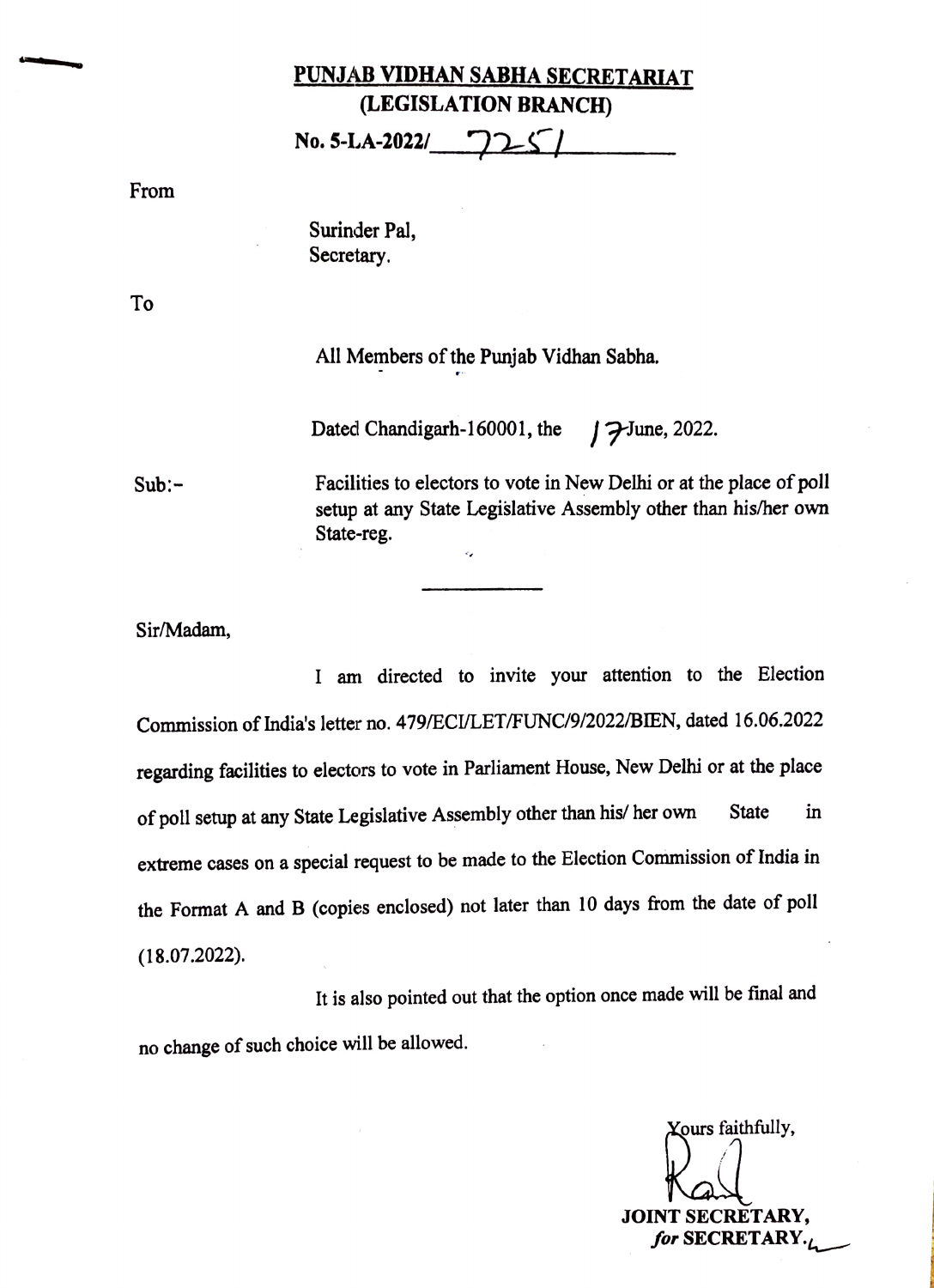## Request Form-A

## Request Form from Member of Legislative Assembly for Permission to vote at Parliament House, New Delhl in Presidential Election, 2022

From: Shri/Smt/Km. Member of Legislative Assembly of .

(Name of State/UT)

To

Shri Suman Kumar Das Secretary,<br>Election Commission of India, Nirvachan Sadan, Ashoka Road, New Delhi-110001.

(Tel: 011-23052082, 011-23052145) (e-mail id: skdas@ecigov.in, president-cell@eci.gov.in)

As I will not be in the State/UT capital on the date of poll for the Presidential Election, 2022, I may be permítted to vote at the polling station at New Delhi.

If permitted by Election Commission of India, I will either produce my identity card or will 2. If permitted by Election Commission of Hidia, I will clear present to the place of have myself identified before the Returning Officer who is the Presiding Officer at the place of polling in Parliament House, New Delhi.

Dated:

(Signature of the Applicant)